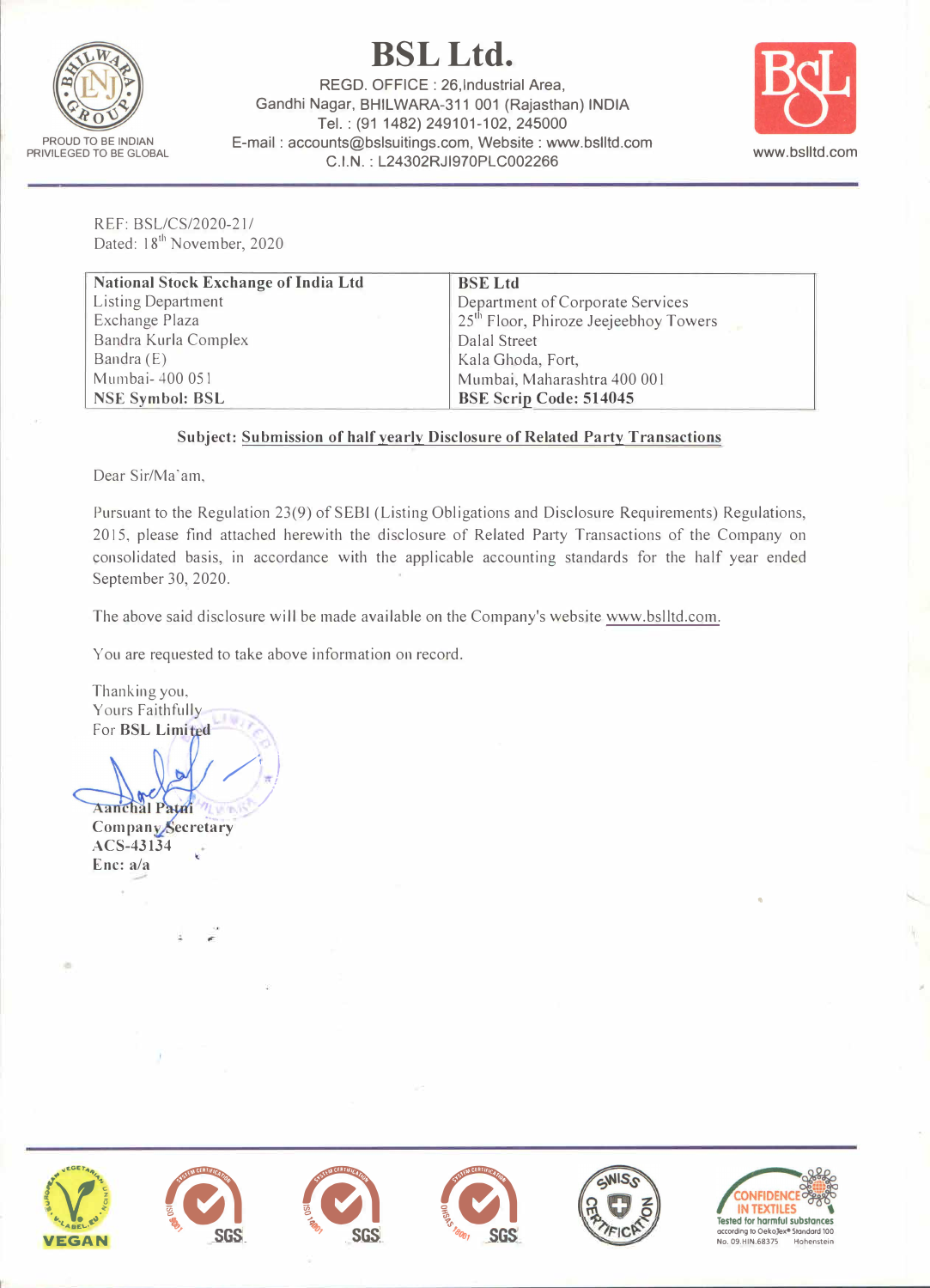

**BSLLtd.** 

REGO. OFFICE : 26,lndustrial Area, Gandhi Nagar, BHILWARA-311 001 (Rajasthan) INDIA Tel.: (91 1482) 249101-102, 245000 E-mail : accounts@bslsuitings.com, Website : www.bslltd.com of the www.bslittle.com www.bslittl.com www.bslittl.com www.bslittl.com c.l.N.: L24302RJI970PLC002266



/

## **List of related parties as per Ind AS 24**

| S. No.    |       | <b>Name of Related Party</b>                                                                                                                                   | <b>Nature of Relationship</b>                                                                                                                                                                                                                                                          |  |
|-----------|-------|----------------------------------------------------------------------------------------------------------------------------------------------------------------|----------------------------------------------------------------------------------------------------------------------------------------------------------------------------------------------------------------------------------------------------------------------------------------|--|
| A.<br>(i) |       | A person or a close member of that person's family of a reporting entity has control or joint                                                                  |                                                                                                                                                                                                                                                                                        |  |
|           |       | control over the reporting entity                                                                                                                              |                                                                                                                                                                                                                                                                                        |  |
|           |       | Shri Arun Kumar Churiwal                                                                                                                                       | Promoter, Chairman & Managing Director                                                                                                                                                                                                                                                 |  |
|           |       | Shri Nivedan Churiwal                                                                                                                                          | Promoter & Joint Managing Director                                                                                                                                                                                                                                                     |  |
| (ii)      |       | A person or a close member of that person's family of a reporting entity has significant                                                                       |                                                                                                                                                                                                                                                                                        |  |
|           |       | influence over the reporting entity                                                                                                                            |                                                                                                                                                                                                                                                                                        |  |
|           |       | Shri Arun Kumar Churiwal                                                                                                                                       | Chairman & Managing Director                                                                                                                                                                                                                                                           |  |
|           |       | Shri Nivedan Churiwal                                                                                                                                          | Joint Managing Director                                                                                                                                                                                                                                                                |  |
|           |       | Shri Ravi Jhunjhunwala                                                                                                                                         | Director                                                                                                                                                                                                                                                                               |  |
|           |       | Shri Sushil Jhunjhunwala                                                                                                                                       | Director                                                                                                                                                                                                                                                                               |  |
|           | (iii) | A person or a close member of that person's family of a reporting entity is a member of the                                                                    |                                                                                                                                                                                                                                                                                        |  |
|           |       | Key Management Personnel of the reporting entity or of a parent of the reporting entity.                                                                       |                                                                                                                                                                                                                                                                                        |  |
|           |       | Shri Arun Kumar Churiwal                                                                                                                                       | Chairman & Managing Director                                                                                                                                                                                                                                                           |  |
|           |       | Shri Nivedan Churiwal                                                                                                                                          | Joint Managing Director                                                                                                                                                                                                                                                                |  |
|           |       | Shri Ravi Jhunjhunwala                                                                                                                                         |                                                                                                                                                                                                                                                                                        |  |
|           |       | Shri Sushil Jhunjhunwala                                                                                                                                       |                                                                                                                                                                                                                                                                                        |  |
|           |       | Shri Shekhar Agarwal                                                                                                                                           |                                                                                                                                                                                                                                                                                        |  |
|           |       | Shri Amar Nath Choudhary                                                                                                                                       | Director                                                                                                                                                                                                                                                                               |  |
|           |       | Shri J.C.Laddha                                                                                                                                                |                                                                                                                                                                                                                                                                                        |  |
|           |       | Shri G.P. Singhal                                                                                                                                              |                                                                                                                                                                                                                                                                                        |  |
|           |       | Smt. Abhilasha Mimani                                                                                                                                          |                                                                                                                                                                                                                                                                                        |  |
|           |       | Shri Praveen Jain                                                                                                                                              | President & CFO                                                                                                                                                                                                                                                                        |  |
|           |       | Ms. Aanchal Patni                                                                                                                                              | Company Secretary                                                                                                                                                                                                                                                                      |  |
| B.        | (i)   |                                                                                                                                                                |                                                                                                                                                                                                                                                                                        |  |
|           |       | The entity and the reporting entity are members of the same group<br>(which means that each parent, subsidiary and fellow subsidiary is related to the others) |                                                                                                                                                                                                                                                                                        |  |
|           |       | N.A.                                                                                                                                                           |                                                                                                                                                                                                                                                                                        |  |
|           |       |                                                                                                                                                                |                                                                                                                                                                                                                                                                                        |  |
|           |       |                                                                                                                                                                |                                                                                                                                                                                                                                                                                        |  |
|           |       |                                                                                                                                                                |                                                                                                                                                                                                                                                                                        |  |
|           | (ii)  | One entity is an associate or joint venture of the other entity                                                                                                |                                                                                                                                                                                                                                                                                        |  |
|           |       |                                                                                                                                                                |                                                                                                                                                                                                                                                                                        |  |
|           |       | member)                                                                                                                                                        |                                                                                                                                                                                                                                                                                        |  |
|           |       | N.A.                                                                                                                                                           |                                                                                                                                                                                                                                                                                        |  |
|           |       |                                                                                                                                                                |                                                                                                                                                                                                                                                                                        |  |
|           | (iii) | Associates and other entities are joint ventures of the same third party.                                                                                      |                                                                                                                                                                                                                                                                                        |  |
|           |       | N.A.                                                                                                                                                           |                                                                                                                                                                                                                                                                                        |  |
|           |       |                                                                                                                                                                |                                                                                                                                                                                                                                                                                        |  |
|           | (iv)  |                                                                                                                                                                |                                                                                                                                                                                                                                                                                        |  |
|           |       | entity                                                                                                                                                         |                                                                                                                                                                                                                                                                                        |  |
|           |       | N.A.                                                                                                                                                           |                                                                                                                                                                                                                                                                                        |  |
|           |       |                                                                                                                                                                |                                                                                                                                                                                                                                                                                        |  |
|           | (v)   |                                                                                                                                                                |                                                                                                                                                                                                                                                                                        |  |
|           |       | reporting entity or an entity related to the reporting entity.                                                                                                 |                                                                                                                                                                                                                                                                                        |  |
|           | (vi)  | N.A.<br>The entity is controlled or jointly controlled by a person identified in (a).                                                                          | (or an associate or joint venture of a member of a group of which the other entity is a<br>One Entity is a joint venture of a third party and the other entity is an associate of the third<br>The entity is a post-employment benefit plan for the benefit of employees of either the |  |











**CONFIDENCE**<br> **IN TEXTILES IN TEXTILES**